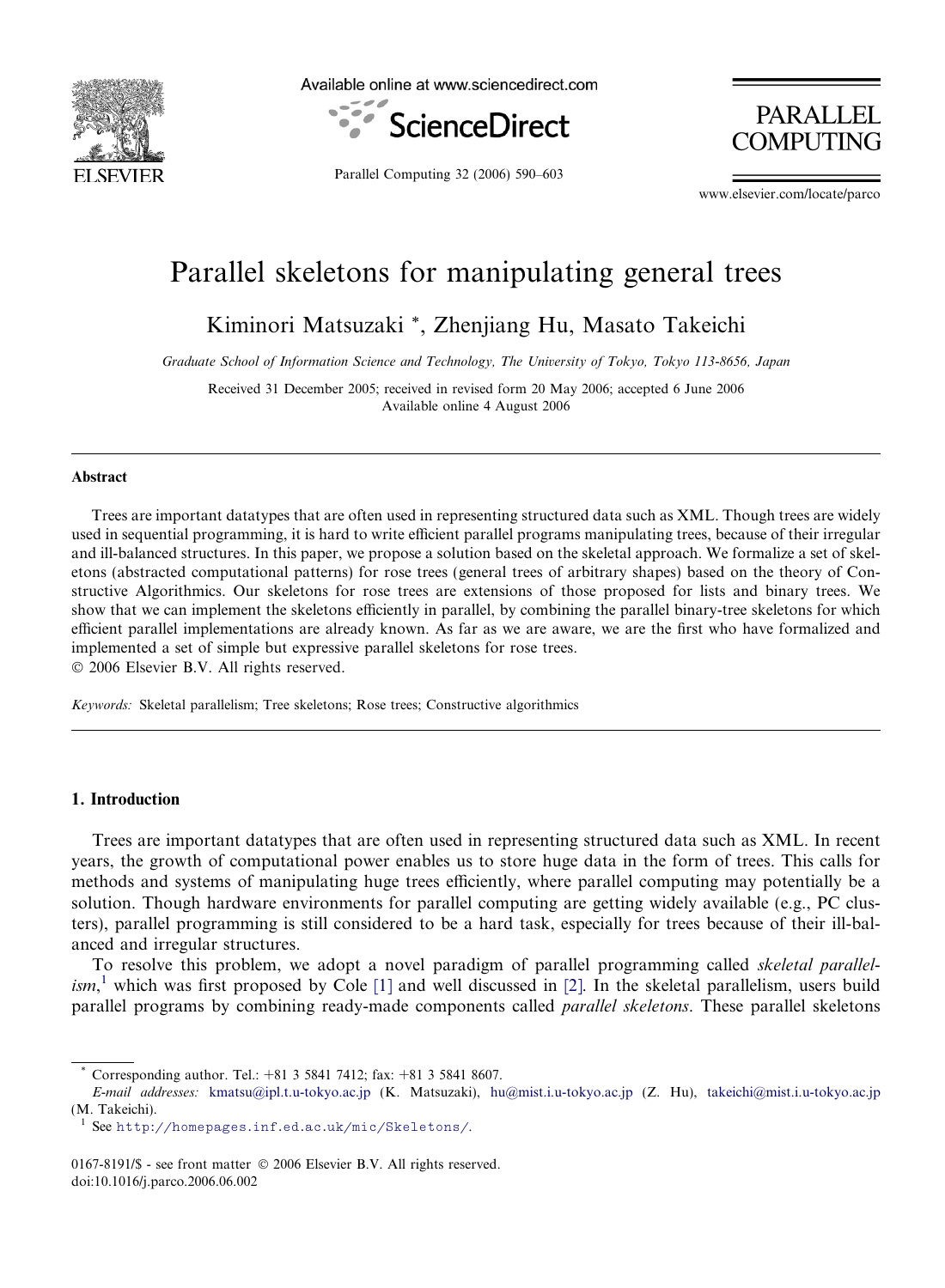provide parallelizable computational patterns in a concise way and conceal the complicated parallel implementations from users. The skeletal parallelism has several advantages: the two most important ones are that users can build parallel programs as if they wrote sequential programs, and that the skeletal parallel programs are not only efficient but also architecture independent. There have been many studies on parallel skeletons for lists or arrays [\[3–9\]](#page-12-0) and for binary trees [\[9–15\]](#page-13-0), but there were few studies for general trees of arbitrary shapes.

This paper addresses parallel programming on *rose trees* [\[16\]](#page-13-0), trees of arbitrary shapes. Many tree structures are straightforwardly formalized as rose trees, and many tree algorithms can be specified on these rose trees. We start by formalizing seven basic computational patterns over rose trees (rose-tree skeletons) based on the theory of Constructive Algorithmics [\[17–19\].](#page-13-0) Constructive Algorithmics was originally proposed for systematic development of sequential algorithms, and has also been applied to the specification of parallel skeletons for lists [\[5–9\],](#page-12-0) matrices [\[20\],](#page-13-0) and binary trees [\[9–11\]](#page-13-0). Our rose-tree skeletons are straightforward extensions of binary-tree skeletons where two new skeletons are added to describe computational patterns among siblings. We then show rose-tree skeletons can be implemented efficiently in parallel. We represent rose trees in the form of binary trees, and provide a mapping from the computation on rose-tree skeletons to that on binary trees specified with parallel binary-tree skeletons. Since the binary-tree skeletons can be implemented efficiently in parallel [\[11–14\]](#page-13-0), our rose-tree skeletons can also be implemented in parallel, and thus we call them *parallel rose-tree skeletons*. We have implemented the rose-tree skeletons in  $C++$  and MPI as wrapper functions of the binary-tree skeletons on our parallel skeleton library, and have obtained nice experimental results.

The rest of the paper is organized as follows. In Section 2, we briefly introduce the notations and review the parallel binary-tree skeletons. In Section [3,](#page-4-0) we formalize seven rose-tree skeletons with discussions about their expressiveness, and show their efficient parallel implementation in Section [4.](#page-7-0) We report experimental results in Section [5](#page-11-0). Finally we discuss related work in Section [6,](#page-11-0) and make conclusion remarks in Section [7.](#page-12-0)

## 2. Preliminaries

In this section, after introducing important notational conventions used in this paper, we review parallel binary-tree skeletons [\[10,11\]](#page-13-0).

# 2.1. Notations

In this paper, we borrow the notation of Haskell [\[21,22\]](#page-13-0). In the following, we briefly review important notations and define data structures. Roughly speaking, the definitions in Haskell in this paper can be read as mathematical function definition except for the function applications denoted by spaces.

#### 2.1.1. Functions and operators

Function application is denoted by a space and the argument may be written without brackets. Thus f a means  $f(a)$ . Functions are curried, and the function application associates to the left. Thus fab means (f a) b. The function application binds stronger than any other operator, so  $f \cdot a \oplus b$  means  $(f \cdot a) \oplus b$ , but does not  $f(a \oplus b)$ . Function composition is denoted by an infix operator  $\circ$ . By definition, we have  $(f \circ g)$   $a = f(g a)$ . Function composition is associative and its unit is the identity function denoted by id.

Infix binary operators will be denoted by  $\oplus$ ,  $\otimes$ , etc., and their units are written as  $i_{\oplus}$ ,  $i_{\otimes}$ , respectively. These operators can be sectioned and be treated as functions, i.e.  $a \oplus b = (a \oplus b)$   $b = (\oplus b)$   $a = (\oplus)$  a b holds.

In deriving parallel programs, algebraic rules on operators such as associativity or distributivity play important roles. We introduce the following generalized rule of distributivity defined as a closure property.

**Definition 1** (*Extended distributivity* [\[23\]](#page-13-0)). Let  $\otimes$  be an associative operator. The operator  $\otimes$  is said to be extended-distributive over operator  $\oplus$ , if there exist functions  $p_1, p_2$ , and  $p_3$  such that for any a, b, c, a', b', and  $c'$ , the following equation holds:

$$
(\lambda x.a \oplus (b \otimes x \otimes c)) \circ (\lambda x.a' \oplus (b' \otimes x \otimes c')) = \lambda x.A \oplus (B \otimes x \otimes C)
$$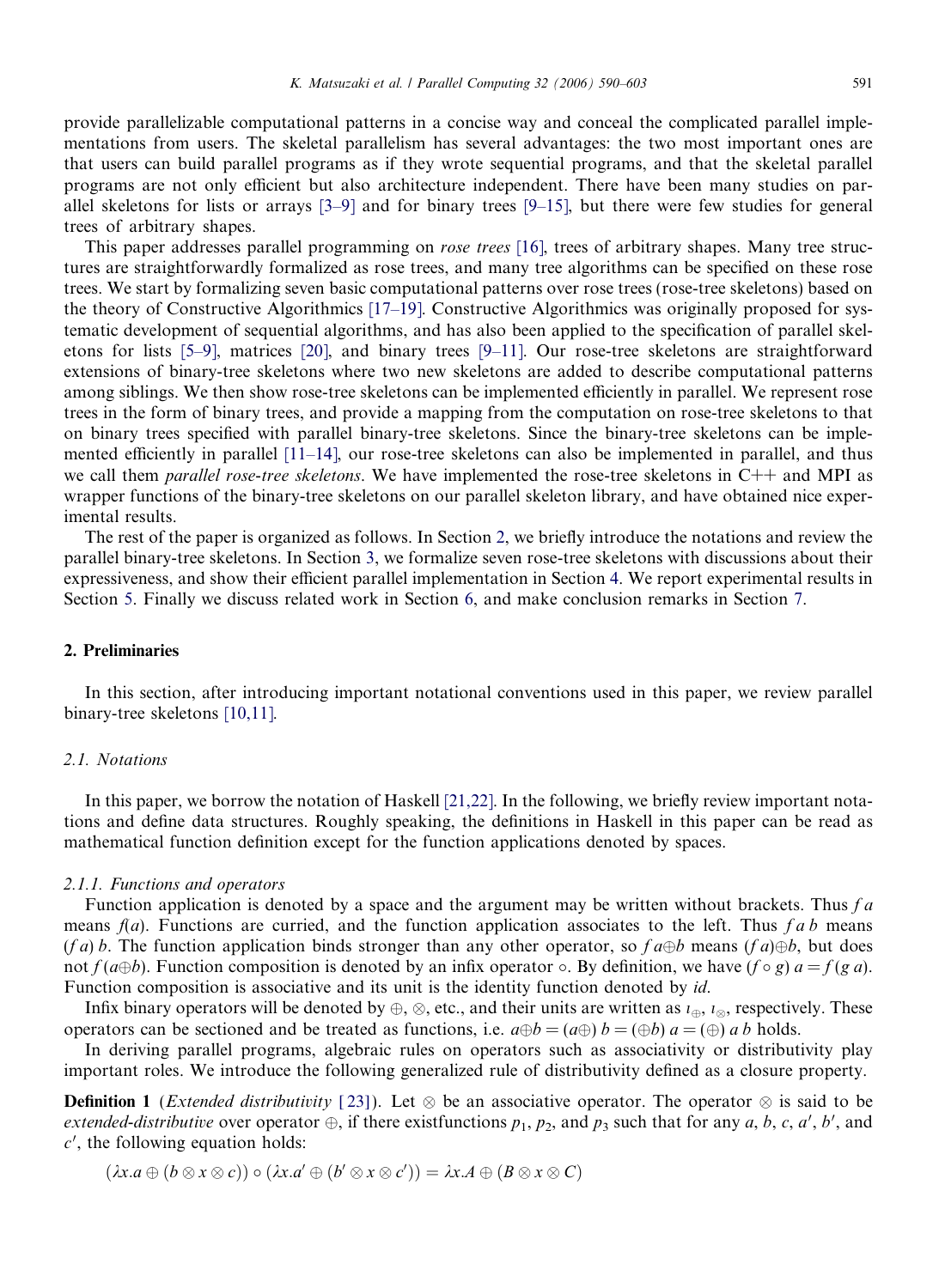where

 $A = p_1(a, b, c, a', b', c'), B = p_2(a, b, c, a', b', c'), \text{and } C = p_3(a, b, c, a', b', c').$ 

We call functions  $p_1$ ,  $p_2$ , and  $p_3$  characteristic functions.

In fact, many pairs of operators satisfy this extended distributivity. For example, let  $\oplus$  be an associative operator, then it is also extended-distributive over  $\oplus$  itself. If operators  $\oplus$  and  $\otimes$  are associative operators and the operator  $\otimes$  distributes over operator  $\oplus$ , then of course the operator  $\otimes$  is extended-distributive over -. Several other pairs of operators satisfy this property even if distributivity does not hold on them [\[23\]](#page-13-0).

## 2.1.2. Lists and list comprehension

Cons lists (or simply lists) are finite sequences of elements of the same type. A list is constructed either by an empty list (Nil) or by adding an element to a list (Cons). The datatype of a list whose elements are of type  $\alpha$  is defined as follows:

**data** List 
$$
\alpha = Nil|Cons \alpha (List \alpha)
$$
.

We use abbreviations:  $[\alpha]$  for List  $\alpha$ ,  $[\ ]$  for Nil, and  $(azas)$  for (Cons a as).

List comprehension is a syntax sugar for generation of lists. Expression  $[1..#ts]$  generates a list of increasing integers from one to the number of elements in ts, and list comprehension  $[f t_i | i \in [1..#ts]]$  generates a list by applying function f to each element in ts. In this paper, we denote  $t_i$  for the *i*-th element of list ts, and we use similar notations for other lists too.

We introduce a notation for consumption of lists. Let  $\oplus$  be an associative operator with its unit  $i_{\oplus}$ , then  $\sum_{\oplus}$ we introduce a notation for consumption of nitro. Eve  $\psi$  or an associative operator with its a denotes the reduction of a list with the operator  $\oplus$ . Informally, the  $\sum_{\oplus}$  is defined as follows:

$$
\sum_{\oplus} [ ] = i_{\oplus}
$$
  

$$
\sum_{\oplus} [a_1, a_2, \dots, a_n] = a_1 \oplus a_2 \oplus \dots \oplus a_n
$$

We introduce two functions called *scans* or *prefix-sums*. The scan operation on lists, *scan*, takes an associative operator and a list, and accumulates values with the operator from left to right. Function *scan'* is a reversed scan operation. Informally, these two functions are defined as follows:

$$
scan(\bigoplus)[a_1, a_2, \ldots, a_n] = [a_{\oplus}, a_1, \ldots, a_1 \oplus \cdots \oplus a_{n-1}]
$$
  
\n
$$
scan'(\bigoplus)[a_1, a_2, \ldots, a_n] = [a_2 \oplus \cdots \oplus a_n, a_3 \oplus \cdots \oplus a_n, \ldots, a_n, a_{\oplus}]
$$

#### 2.1.3. Binary trees

Binary trees are trees whose internal nodes have exactly two children. The datatype of binary trees whose internal nodes have values of type  $\alpha$  and leaves have values of type  $\beta$  is defined as follows:

**data** BTree  $\alpha \beta =$  Leaf  $\alpha$ |Node  $\beta$  (BTree  $\alpha \beta$ ) (BTree  $\alpha \beta$ ).

We introduce two functions for manipulating binary trees. Function  $root<sub>b</sub>$  returns the value of the root node, and function setroot<sub>b</sub> takes a binary tree and a value, and replaces the value of the root node with the input value. Note that we use  $\equiv$  to denote a *do not care* value.

$$
root_b
$$
 (Leaf n) = n  $setroot_b$  (Leaf n)a = leaf a  
\n $root_b$  (Node n  $_$  ) = n  $setroot_b$  (Node n l r) a = Node a l i

## 2.1.4. Rose trees

Rose trees (a term coined by Meertens [\[16\]\)](#page-13-0) are trees whose internal nodes have an arbitrary number of children. In this paper we assume all the nodes in a rose tree have values of the same type. The datatype of rose trees whose nodes have the values of type  $\alpha$  is defined as follows using lists:

**data** RTree  $\alpha = RNode \alpha [RTree \alpha].$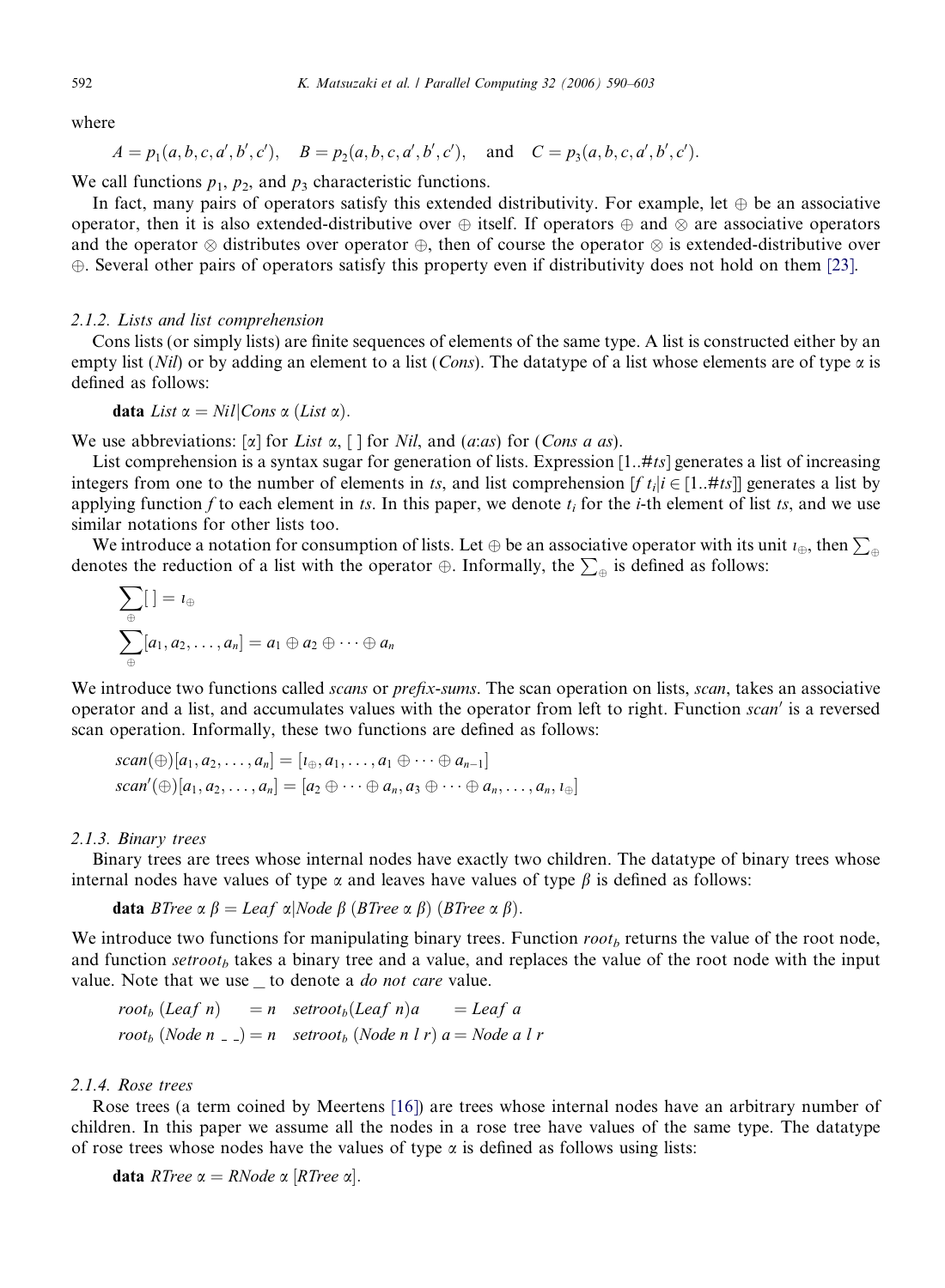Similar to binary trees, we introduce two functions for manipulating rose trees. Function  $root$ , returns the value of the root node, and function  $setroot_r$  replaces the value of the root node with the input value.

root<sub>r</sub>  $(RNode \, a \, ts) = a$  setroot<sub>r</sub>  $(RNode \, a \, ts) \, b = RNode \, b \, ts$ 

## 2.2. Basic binary-tree skeletons

The basic parallel binary-tree skeletons [\[10,11\]](#page-13-0) are the following five higher-order functions, which are categorized as follows:

- Nodewise computations: *map* and *zipwith*
- Bottom–up computations: *reduce* and *upwards accumulate*
- Top–down computation: *downwards accumulate*

The definition of the parallel binary-tree skeletons is given in Fig. 1. In this paper, we denote the parallel skeletons for binary trees in the sans-serif font with a suffix b.

> map<sub>h</sub>::  $(\alpha \rightarrow \gamma) \rightarrow (\beta \rightarrow \delta) \rightarrow B$ Tree  $\alpha \beta \rightarrow B$ Tree  $\gamma \delta$  $\operatorname{map}_b k_L k_N$  (*Leaf n*)  $=$  *Leaf* ( $k_L n$ ) map<sub>h</sub>  $k_L$   $k_N$  (Node n l r) = Node ( $k_N$  n) (map<sub>h</sub>  $k_L$   $k_N$  l) (map<sub>h</sub>  $k_L$   $k_N$  r) zipwith<sub>b</sub>:: $(\alpha \to \alpha' \to \gamma) \to (\beta \to \beta' \to \delta) \to B$ Tree  $\alpha \beta \to B$ Tree  $\alpha' \beta'$  $\rightarrow$  BTree  $\gamma \delta$ zipwith<sub>b</sub>  $k_L$   $k_N$  (Leaf n) (Leaf n') = Leaf ( $k_L$  n n') zipwith<sub>b</sub>  $k_L$   $k_N$  (*Node n l r*) (*Node n' l' r'*) = Node  $(k_N n n')$  (zipwith<sub>b</sub>  $k_L k_N l l'$ ) (zipwith<sub>b</sub>  $k_L k_N r r'$ ) reduce<sub>b</sub>::  $(\beta \rightarrow \alpha \rightarrow \alpha \rightarrow \alpha) \rightarrow B$ *Tree*  $\alpha \beta \rightarrow \alpha$ reduce<sub>b</sub>  $k$  (*Leaf n*) =  $n$ reduce<sub>b</sub> k (*Node n l r*) = k n (reduce<sub>b</sub> k l) (reduce<sub>b</sub> k r)  $\mathsf{uAcc}_b : (\beta \to \alpha \to \alpha \to \alpha) \to B$ Tree  $\alpha \beta \to B$ Tree  $\alpha \alpha$ uAcc<sub>h</sub>  $k$  (*Leaf n*)  $=$  Leaf n uAcc<sub>b</sub> k (*Node n l r*) = let  $l'$  = uAcc<sub>b</sub> k l  $r' = uAcc_h k r$ in *Node*  $(k n (root<sub>b</sub> l')(root<sub>b</sub> r')) l' r'$  $\text{dAcc}_b : (\gamma \to \gamma \to \gamma) \to (\beta \to \gamma) \to (\beta \to \gamma) \to B \text{Tree } \alpha \beta \to B \text{Tree } \gamma$  $=$  dAcc<sub>h</sub>  $(\oplus)$   $g_l$   $g_r$   $\iota_{\oplus}$  t dAcc<sub>b</sub> ( $\oplus$ )  $g_l$   $g_r$  t  $dAcc'_{b} (\oplus) g_{l} g_{r} c (Leaf n) =Leaf c$  $dAcc'_{b}(\oplus)$   $g_l$   $g_r$  c (Node n l r) = Node c (dAcc'<sub>b</sub>  $(\oplus)$   $g_l$   $g_r$   $(c \oplus g_l$  n) l)  $(dAcc'_{b}(\oplus) g_l g_r (c \oplus g_r n) r)$  $\text{getchl}_b :: \alpha \rightarrow BTree \beta \beta \rightarrow BTree \alpha \beta$  $getchl<sub>b</sub> c (Leaf n)$  $=$  Leaf c getchl<sub>b</sub> c (*Node n l r*) = *Node* (*root*<sub>b</sub> l) (getchl<sub>b</sub> c l) (getchl<sub>b</sub> c r)  $\text{getchr}_b :: \alpha \rightarrow BTree \beta \beta \rightarrow BTree \alpha \beta$  $\text{getchr}_b c (Leaf\ n) = leaf\ c$ getchr<sub>b</sub> c (*Node n l r*) = *Node* (*root*<sub>b</sub> r) (getchr<sub>b</sub> c l) (getchr<sub>b</sub> c r)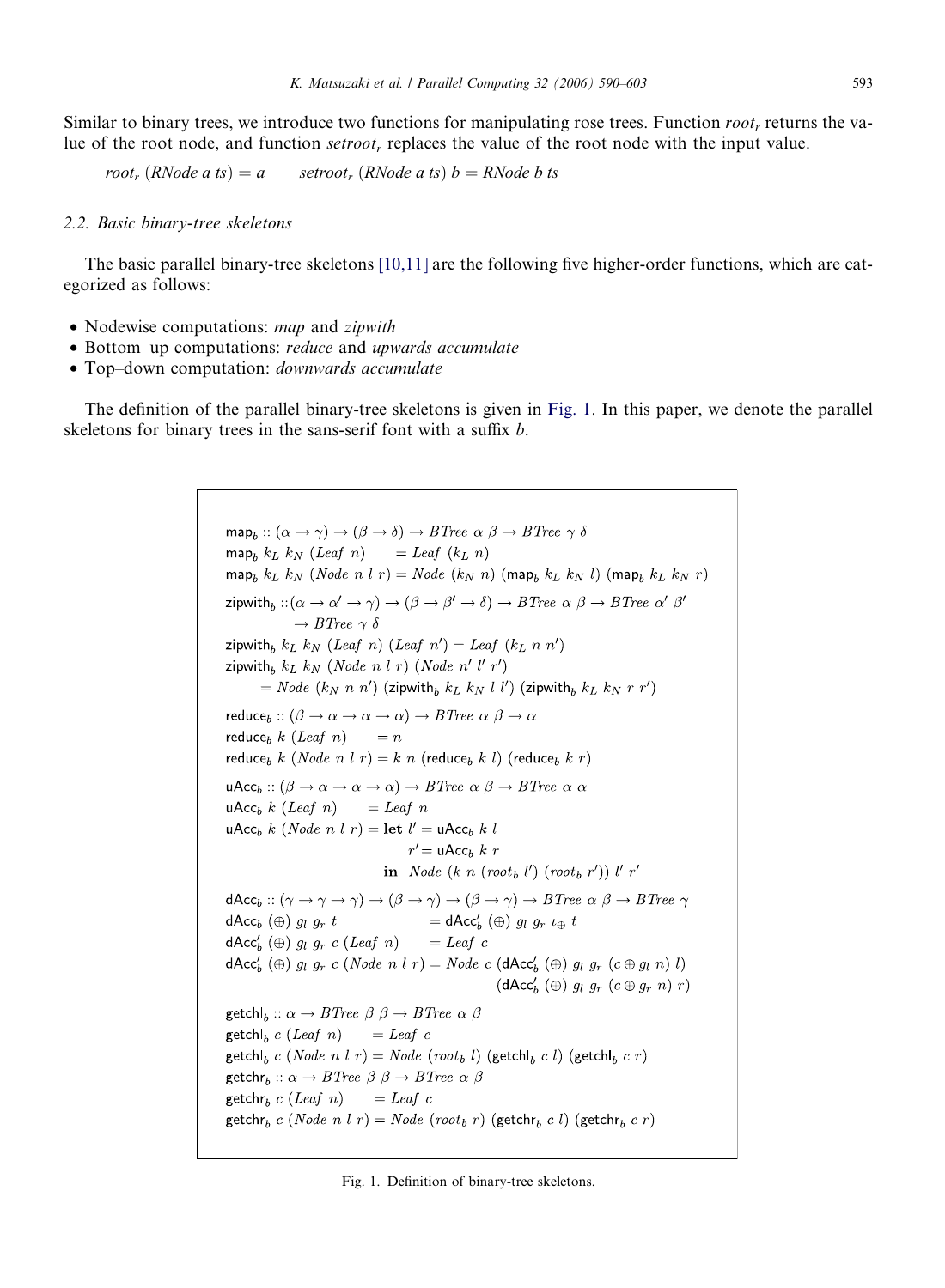<span id="page-4-0"></span>Efficient implementations of these parallel skeletons have been studied [\[12–14\]](#page-13-0) based on the tree contraction algorithms [\[24,25\].](#page-13-0) The tree contraction algorithms are important parallel algorithms for manipulating binary trees of arbitrary shapes efficiently.

The parallel skeleton map<sub>b</sub> takes two functions  $k<sub>L</sub>$  and  $k<sub>N</sub>$  and a binary tree, and applies  $k<sub>L</sub>$  to each leaf and  $k_N$  to each internal node. The parallel skeleton zipwith<sub>b</sub> takes two functions  $k_L$  and  $k_N$  and two binary trees of the same shape, and zips the trees up by applying  $k<sub>L</sub>$  to each pair of leaves and  $k<sub>N</sub>$  to each pair of internal nodes.

The parallel skeleton reduce<sub>b</sub> takes a function k and a binary tree, and collapses the tree into a value by applying the function k in a bottom–up manner. The parallel skeleton uAcc<sub>h</sub> takes a function k and a binary tree, and computes reduce<sub>b</sub> k for each subtree. In other words, this skeleton applies the function k in a bottom– up manner, and returns a tree whose values are the results of bottom–up reduction. To guarantee existence of an efficient parallel implementation of the reduce, and uAcc, skeletons, we require the existence of functions  $\phi$ ,  $\psi_L$ ,  $\psi_R$ , and G, satisfying the following equations:

$$
k n x y = G (\phi n) x y
$$
  
\n
$$
G n l (G n' x y) = G (\psi_L n l n') x y
$$
  
\n
$$
G n (G n' x y) r = G (\psi_R n r n') x y
$$

We denote the function k satisfying the condition above as  $k = \langle \phi, \psi_L, \psi_R, G \rangle$ . When these functions exist we can implement the reduce<sub>b</sub> and uAcc<sub>b</sub> skeletons based on the tree contraction algorithms [\[10,14\].](#page-13-0)

The parallel skeleton dAcc<sub>b</sub> takes an associative operator  $\oplus$ , two functions  $g_l$  and  $g_r$ , and a binary tree. This skeleton computes in a top–own manner by updating accumulative parameter  $c$ , whose initial value is the unit of the operator,  $u_{\oplus}$ . The accumulative parameter is updated with  $\oplus$  and  $g_l$  for the left child, and with  $\oplus$  and  $g_l$ for the right child. The condition for efficient parallel computation is the associativity of the operator  $\oplus$ .

We briefly remark on the parallel computation cost of the skeletons. In the discussion of parallel computation cost, N indicates the number of nodes in a tree, and P the number of processors. The parallel computation cost of map<sub>b</sub> k<sub>L</sub> k<sub>N</sub> and zipwith<sub>b</sub> k<sub>L</sub> k<sub>N</sub> is  $O(N/P)$  if the functions k<sub>L</sub> and k<sub>N</sub> are computed in constant time. When there exist constant-cost functions satisfying the condition of reduce<sub>b</sub> k and uAcc<sub>b</sub> k, then these skeletons can be computed in  $O(N/P + \log P)$  parallel time using the tree contraction techniques. The parallel computation cost of dAcc<sub>b</sub> ( $\oplus$ )  $g_l g_r$  is also O(N/P + logP), if the operator  $\oplus$  and the functions  $g_l$  and  $g_r$  are computed in constant time.

#### 2.3. Specialized binary-tree skeletons

We define two communication skeletons for reasons of readability and efficiency. The parallel skeleton  $\text{getch}|_b$  takes a value and a binary tree, and puts the left child's value for each internal node and the input value for each leaf. In other words, this skeleton shifts each left child's value to its parent. The parallel skeleton getchr<sub>b</sub> is symmetric to the getchl<sub>b</sub> skeleton: this skeleton takes a value and a binary tree, and put the right child's value for each internal node and the input value for each leaf.

In fact we can express them with the map<sub>b</sub> and uAcc<sub>b</sub> skeletons. We can furthermore implement the getchl<sub>b</sub> and getchr<sub>b</sub> skeletons to run in  $O(N/P)$  parallel time, since the dependency in these skeletons is local.

## 3. Rose-tree skeletons

In this section, we formalize computational patterns on rose trees based on the theory of Constructive Algorithmics [\[17–19\]](#page-13-0), and illustrate how we can develop programs with these skeletons.

## 3.1. Specification of rose-tree skeletons

The key idea of Constructive Algorithmics is that the computation structure of algorithms should be derivable from the data structures the algorithms manipulate. We have defined rose trees as trees whose internal node has a list of children, and thus, we specify computational patterns on rose trees by extending those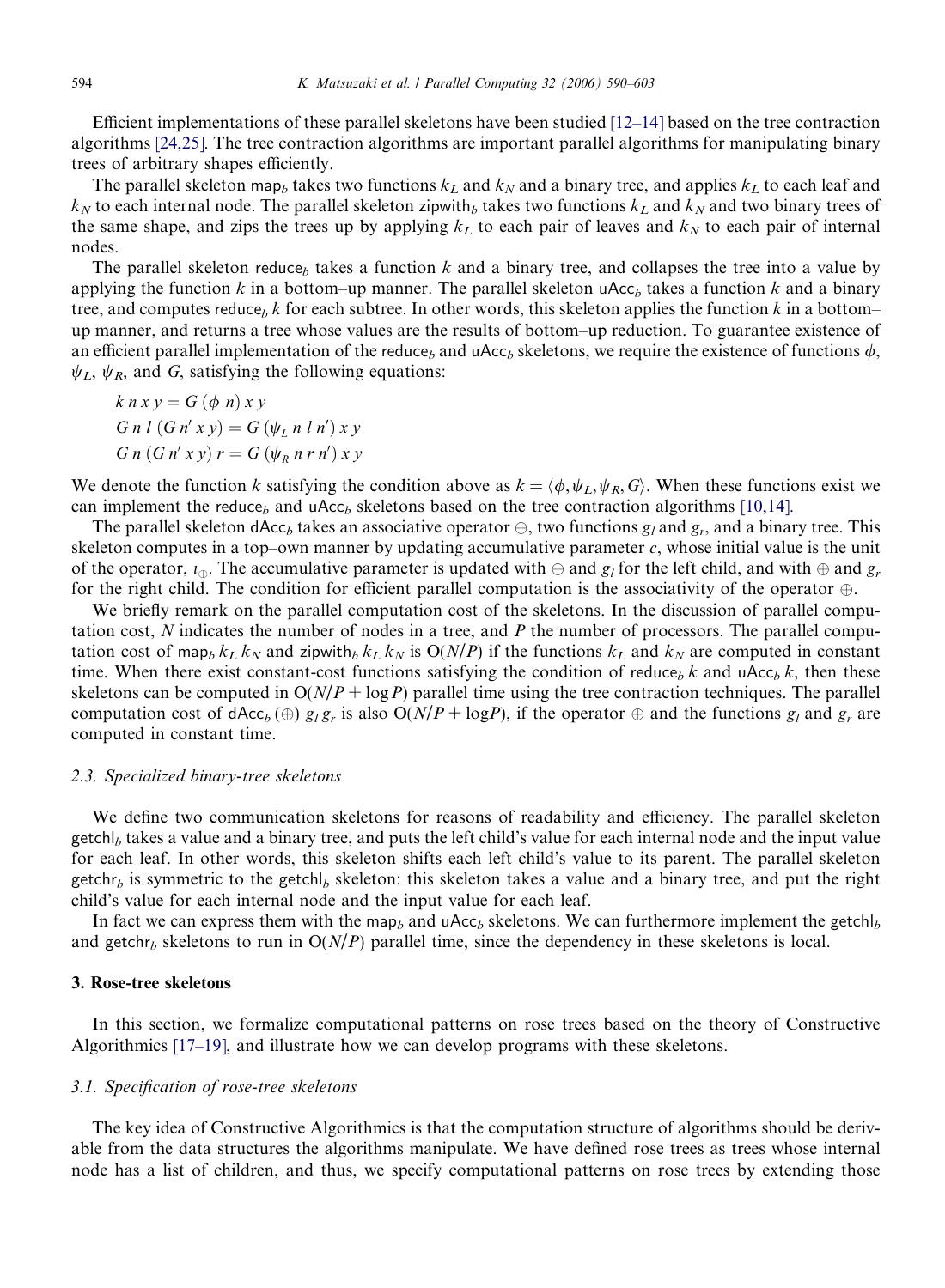<span id="page-5-0"></span>on binary trees with computations on lists. We formalize seven skeletons on rose trees, which are categorized into the following four groups:

- Nodewise computations: *map* and *zipwith*,
- Bottom–up computations: reduce and upwards accumulate,
- Top–down computation: *downwards accumulate*, and
- Intra-siblings computations: rightwards accumulate and leftwards accumulate.

We shall denote the rose-tree skeletons in the sans-serif font with a suffix  $r$ . In this paper, we give an intuitive specification of them using list comprehensions (Fig. 2). Their formal definition specified as mutual recursive functions is summarized in the technical report [\[26\]](#page-13-0).

We define nodewise computations similar to those on binary trees. Rose-tree skeleton map, takes a function k and a rose tree, and applies the function to each node. Rose-tree skeleton zipwith, takes a function  $k$ 

> map<sub>r</sub> ::  $(\alpha \rightarrow \beta) \rightarrow RTree \alpha \rightarrow RTree \beta$ map<sub>r</sub> k (RNode a ts) = RNode (k a) [map<sub>r</sub> k t<sub>i</sub> | i  $\in$  [1..#ts]] zipwith, ::  $(\alpha \to \alpha' \to \beta) \to RTree \alpha \to RTree \alpha' \to RTree \beta$ zipwith, k (RNode a ts) (RNode a' ts') = RNode (k a a') [zipwith, k t<sub>i</sub> t'<sub>i</sub> | i  $\in$  [1..#ts]] reduce<sub>r</sub>::  $(\alpha \to \beta \to \beta) \to (\beta \to \beta \to \beta) \to RTree \alpha \to \beta$ reduce<sub>r</sub> ( $\oplus$ ) ( $\otimes$ ) (*RNode a ts*) =  $a \oplus \sum_{\otimes}$  [reduce<sub>r</sub> ( $\oplus$ ) ( $\otimes$ )  $t_i | i \in [1.. \# t s]$ ]  $\mathsf{uAcc}_r :: (\alpha \to \beta \to \beta) \to (\beta \to \beta \to \beta) \to RTree \alpha \to RTree \beta$  $\mu Acc_r (\oplus) (\otimes) (RNode \; a \; ts) = RNode$  (reduce<sub>r</sub>  $(\oplus) (\otimes) (RNode \; a \; ts))$  $\lceil \mathsf{uAcc}_r(\oplus) (\otimes) t_i \rceil$   $i \in [1..\#ts]$ rAcc<sub>r</sub>::  $(\alpha \rightarrow \alpha \rightarrow \alpha) \rightarrow RTree \alpha \rightarrow RTree \alpha$ rAcc<sub>r</sub> ( $\oplus$ ) (*RNode a ts*) = **let**  $rs = scan (\oplus)$   $(root_r t_i | i \in [1..#ts])$ in RNode  $\iota_{\oplus}$  [setroot<sub>r</sub> (rAcc<sub>r</sub> ( $\oplus$ )  $t_i$ )  $r_i$  |  $i \in [1..\#ts]]$  $\mathsf{HAcc}_r :: (\alpha \to \alpha \to \alpha) \to RTree \ \alpha \to RTree \ \alpha$  $\mathsf{HAcc}_r \left( \oplus \right)$  (*RNode a ts*) = let  $rs = scan'$  ( $\oplus$ )  $\lceil root_r t_i \rceil$   $i \in [1..\#ts]$ in RNode  $\iota_{\oplus}$  [setroot<sub>r</sub> ( $\mathsf{IAcc}_r$  ( $\oplus$ )  $t_i$ )  $r_i | i \in [1..\#ts]$ ]  $dAcc_r :: (\alpha \rightarrow \alpha \rightarrow \alpha) \rightarrow RTree \alpha \rightarrow RTree \alpha$ =  $dAcc'_{r}(\oplus) \iota_{\oplus} t$  $dAcc_r$  ( $\oplus$ ) t  $\mathsf{dAcc}'_r(\oplus) c (RNode a ts) = RNode c [\mathsf{dAcc}'_r(\oplus) (c \oplus a) t_i | i \in [1..#ts]]$ rAcc<sub>r</sub>::  $(\alpha \rightarrow \alpha \rightarrow \alpha) \rightarrow RTree \alpha \rightarrow RTree \alpha$ rAcc<sub>r</sub> ( $\oplus$ ) (*RNode a ts*)  $=$  let  $rs = scan (\oplus)$   $\lceil root_r t_i \rceil$   $i \in [1..#ts]$ in RNode  $\iota_{\oplus}$  [setroot<sub>r</sub> (rAcc<sub>r</sub> ( $\oplus$ )  $t_i$ )  $r_i$  |  $i \in [1..\#ts]]$  $\text{HAcc}_r : (\alpha \to \alpha \to \alpha) \to RTree \alpha \to RTree \alpha$  $\mathsf{IAcc}_r \; (\oplus) \; (RNode\; a \; ts)$ = let  $rs = scan'$  ( $\oplus$ ) [root<sub>r</sub>  $t_i | i \in [1..\#ts]$ ] in RNode  $\iota_{\oplus}$  [setroot<sub>r</sub> (IAcc<sub>r</sub> ( $\oplus$ )  $t_i$ )  $r_i$  |  $i \in [1..\#ts]]$

Fig. 2. Definition of rose-tree skeleton.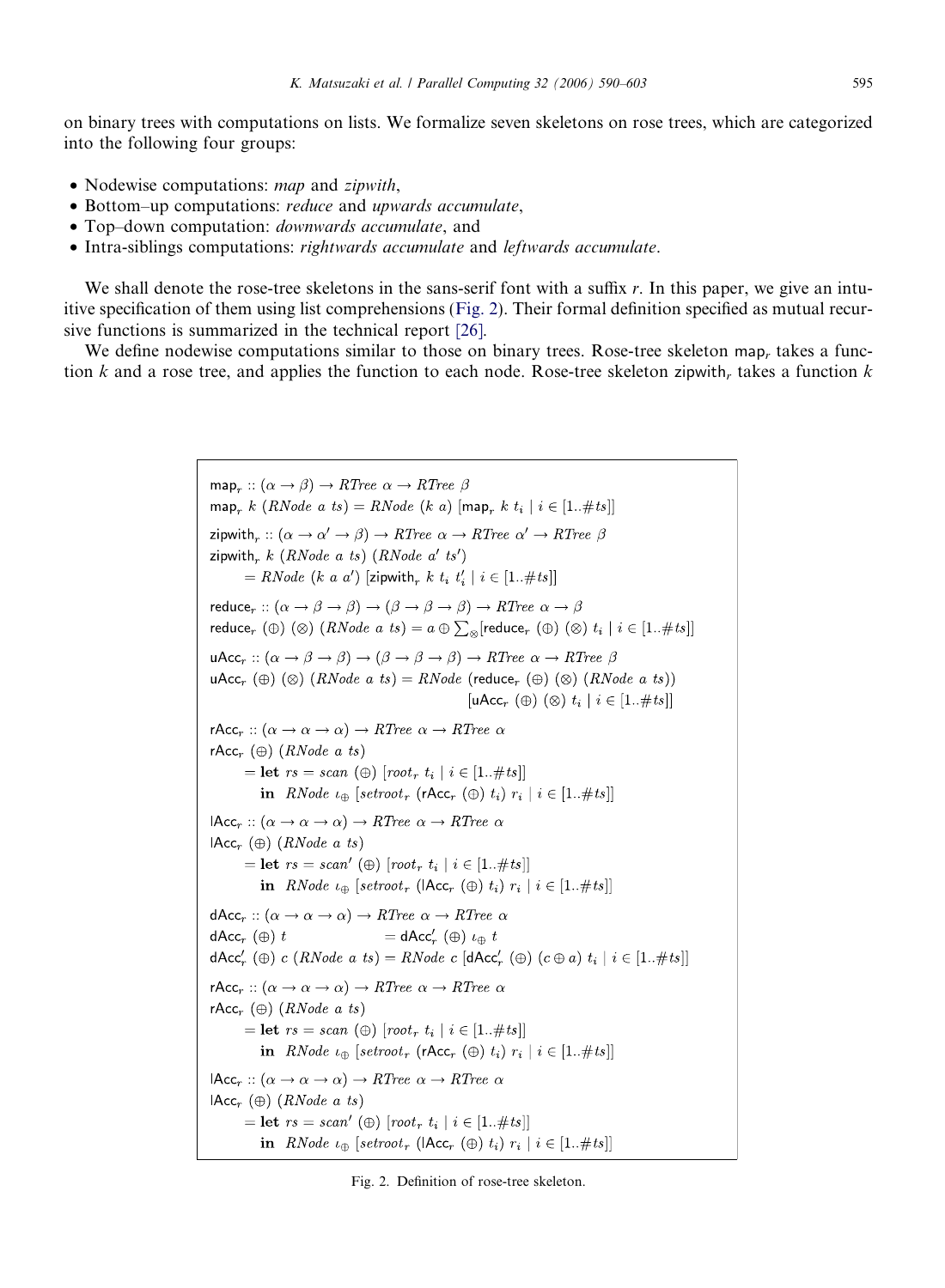and two rose trees of the same shape, and zips them up by applying the function to each pair of corresponding nodes.

Since rose trees are defined with lists, we specify rose-tree skeleton reduce, with two operators: one for folding the list of children, and the other for merging the result of children with their parent. Thus, rose-tree skeleton reduce, takes two operators and a rose tree, and collapses the tree into a value in a bottom–up manner. By definition, the operator  $\otimes$  should be associative. For efficient parallel implementations, we furthermore require some conditions on the two operators. We provide the following two sufficient conditions.

- The operators  $\oplus$  and  $\otimes$  form an algebraic semi-ring, that is, both  $\oplus$  and  $\otimes$  are associative with their units, and  $\oplus$  is distributive over  $\otimes$ .
- The operator  $\otimes$  is extended-distributive over  $\oplus$ .

This computational pattern is also called homomorphism on rose trees, and was discussed in our previous paper [\[23\]](#page-13-0) under the second condition.

We then define another bottom–up computational pattern. Rose-tree skeleton uAcc, (upwards accumulate) takes two operators and a rose tree, and applies the reduce, skeleton for each subtree. Thus, this skeleton returns a rose-tree of the same shape as the input tree. For efficient implementations of the uAcc<sub>r</sub> skeleton, we require the same conditions as the reduce, skeleton.

Rose-tree skeleton dAcc<sub>r</sub> (downwards accumulate) is a top–down computational pattern. By Constructive Algorithmics, we consider that the  $\text{Acc}_r$  skeleton applies list-consuming operation  $\sum_{\oplus}$  to each path from the root. Similar to the dAcc<sub>b</sub> skeleton on binary trees, we define the dAcc<sub>r</sub> skeleton with an accumulative parameter c as follows. Note that we omit the function applied to each node, since we can use the map<sub>r</sub> skeleton instead.

The five rose-tree skeletons above are extensions of those on binary trees. We add two skeletons that are specific to rose trees by formalizing computations among siblings. Rose-tree skeleton rAcc<sub>r</sub> (rightwards accumulate) takes an associative operator  $\oplus$  and a rose tree, and applies the list-consuming operation to the list of the left-siblings for each node. We specify this skeleton to apply the scan operation to each list of siblings. Rose-tree skeleton lAcc<sub>r</sub> (leftwards accumulate) is symmetric to the rAcc<sub>r</sub> skeleton. This skeleton applies the reversed scan operation to each list of siblings. Note that  $r_i$  indicates the *i*-th element of the rs in the definition in [Fig. 2](#page-5-0).

# 3.2. Example: preorder numbering problem

To see how we can use these rose-tree skeletons for manipulating general trees, we develop a skeletal program for the preorder numbering problem on rose trees. For a given rose tree, we want to assign a number for each node in the order of the preorder traversal. In the preorder numbering, the number of a leftmost child is larger than that of its parent by one, and the number of another child is larger than its left sibling by the number of nodes in the left-sibling's subtree. We can give a recursive algorithm for the preorder numbering problem as follows with auxiliary function size that counts the number of nodes in a tree.

$$
pre \ t = pre' \ 0 \ t
$$
\n
$$
pre' \ c \ (RNode a ts) = RNode c \ [pre' \ (c + 1 + l_i) \ t_i | i \in [1..#ts]]
$$
\n
$$
\text{where } l_i = \sum_{+} [size \ t_j | j \in [1..i-1]]
$$
\n
$$
size \ (RNode a ts) = 1 + \sum_{+} [size \ t_i | i \in [1..#ts]]
$$

We can compute the results of *size* by a bottom–up computation using the  $\mu$ Acc<sub>r</sub> and map<sub>r</sub> skeletons. We then apply the rAcc<sub>r</sub> skeleton to accumulate the results from left to right. Finally, we compute the results of preorder numbering by a top–down computation with the map<sub>r</sub>,  $dAcc_r$ , and zipwith<sub>r</sub> skeletons. Therefore, we can give a skeletal program for the preorder numbering problem as follows. For the detailed derivation of the skeletal program, see our technical report [\[26\]](#page-13-0).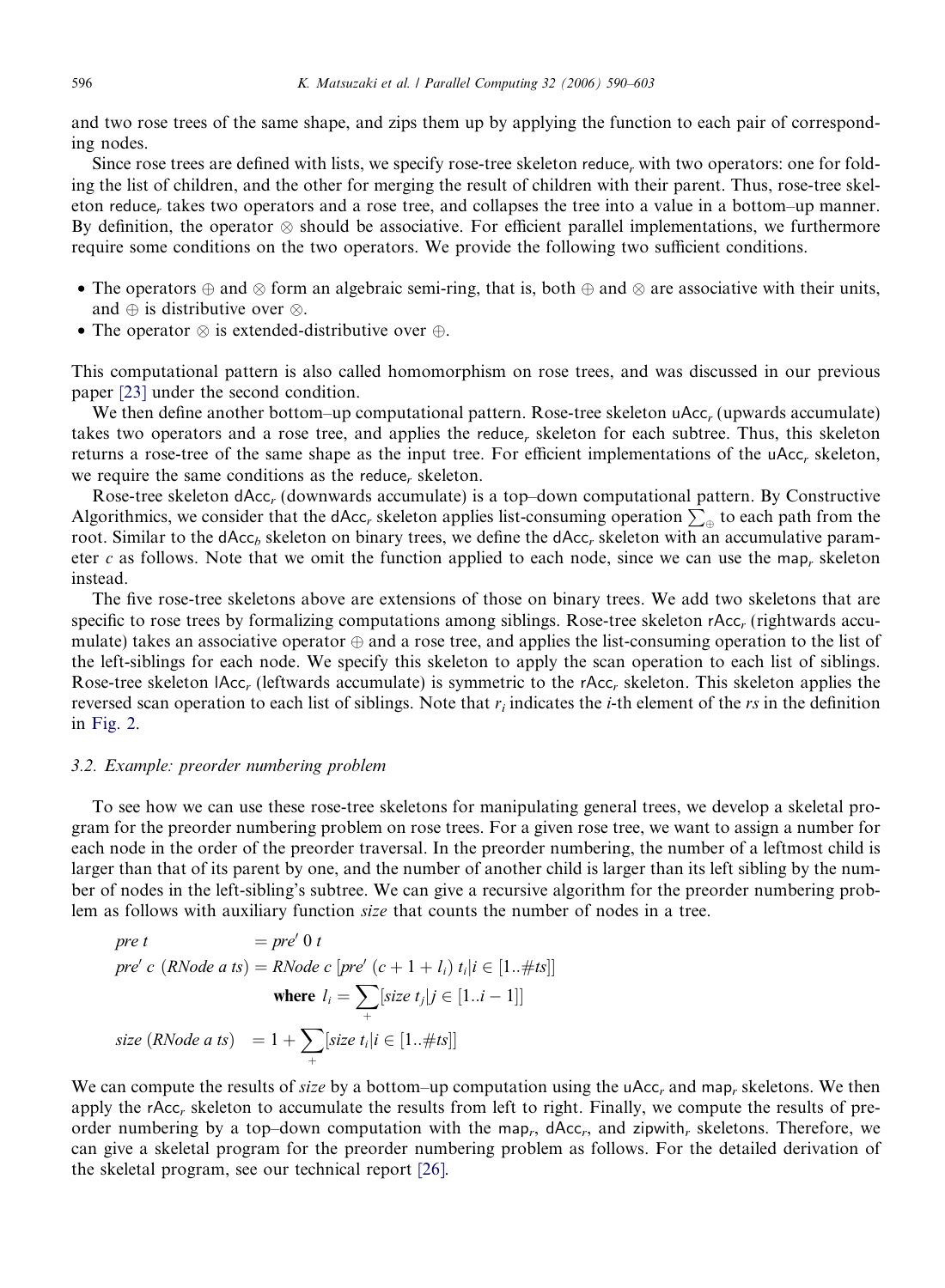<span id="page-7-0"></span>
$$
pre \ t = \text{let } \ lt = rAcc_r (+) (uAcc_r (+) (+) (map_r (\lambda x.1) t))
$$
  

$$
gt = setroot_r 0 (map_r (\lambda l.1 + l) lt)
$$
  

$$
dt = dAcc_r (+) gt
$$
  
**in** zipwith<sub>r</sub> (+) dt gt

## 4. Parallelizing rose-tree skeletons with binary-tree skeletons

In this section, we show a parallel implementation for the rose-tree skeletons. The main idea is to represent rose trees by binary trees and to implement the rose-tree skeletons by the binary-tree skeletons. Since we can implement the binary-tree skeletons efficiently in parallel [\[12–14\],](#page-13-0) we can implement the rose-tree skeletons efficiently as well.

#### 4.1. Binary-tree representation of rose trees

Many researchers have studied the parallel manipulations of binary trees based on the parallel tree contraction algorithms [\[24,25,27,28\],](#page-13-0) and we can implement the binary-tree skeletons based on the tree contraction algorithms [\[12,13\]](#page-13-0). To utilize these parallel implementations, we represent the rose trees in the forms of binary trees as shown in Fig. 3. This binary-tree representation is one of the widely-used representations [\[29\],](#page-13-0) but for parallel programming this representation was rarely used. In this representation, every internal node comes from a node in the original rose tree, and all leaves are dummy nodes. The left child of a node in the binary tree is its leftmost child in the original rose tree, and the right child of a node in the binary tree is its next sibling in the rose tree. Let  $n$  be the number of nodes of the original rose tree, then the number of nodes of the binary tree turns out to be  $2n + 1$ . This guarantees the asymptotic cost when we utilize the parallel binary-tree skeletons on this binary-tree representation.

To formalize the binary-tree representation, we define functions r2b that transforms a rose tree into its binary-tree representation, and  $b2r$  that restores a rose tree from its binary-tree representation. The definition of these two functions is shown in Fig. 4. Note that  $b2r\sigma/2b = id$  holds.



Fig. 3. The binary-tree representation of rose trees.

 $r2b :: RTree \alpha \rightarrow BTree \dots \alpha$  $b2r :: BTree \_\alpha \rightarrow RTree \alpha$  $r2b$  t =  $r2b'$  t [ ]  $b2r t = head (b2r' t)$  $r2b'$  (RNode a ts) ss  $b2r'$  (Node n l r)  $= Node \ a \ (r2b'' \ ts) \ (r2b'' \ ss)$  $=(RNode~n~(b2r'~l))$ :  $b2r'~r$  $r2b''$  []  $=$  Leaf  $=$  $b2r'$  (Leaf n)  $r2b''(t:ts) = r2b' t$  $= \lceil \rceil$ 

Fig. 4. Definition of functions r2b and b2r.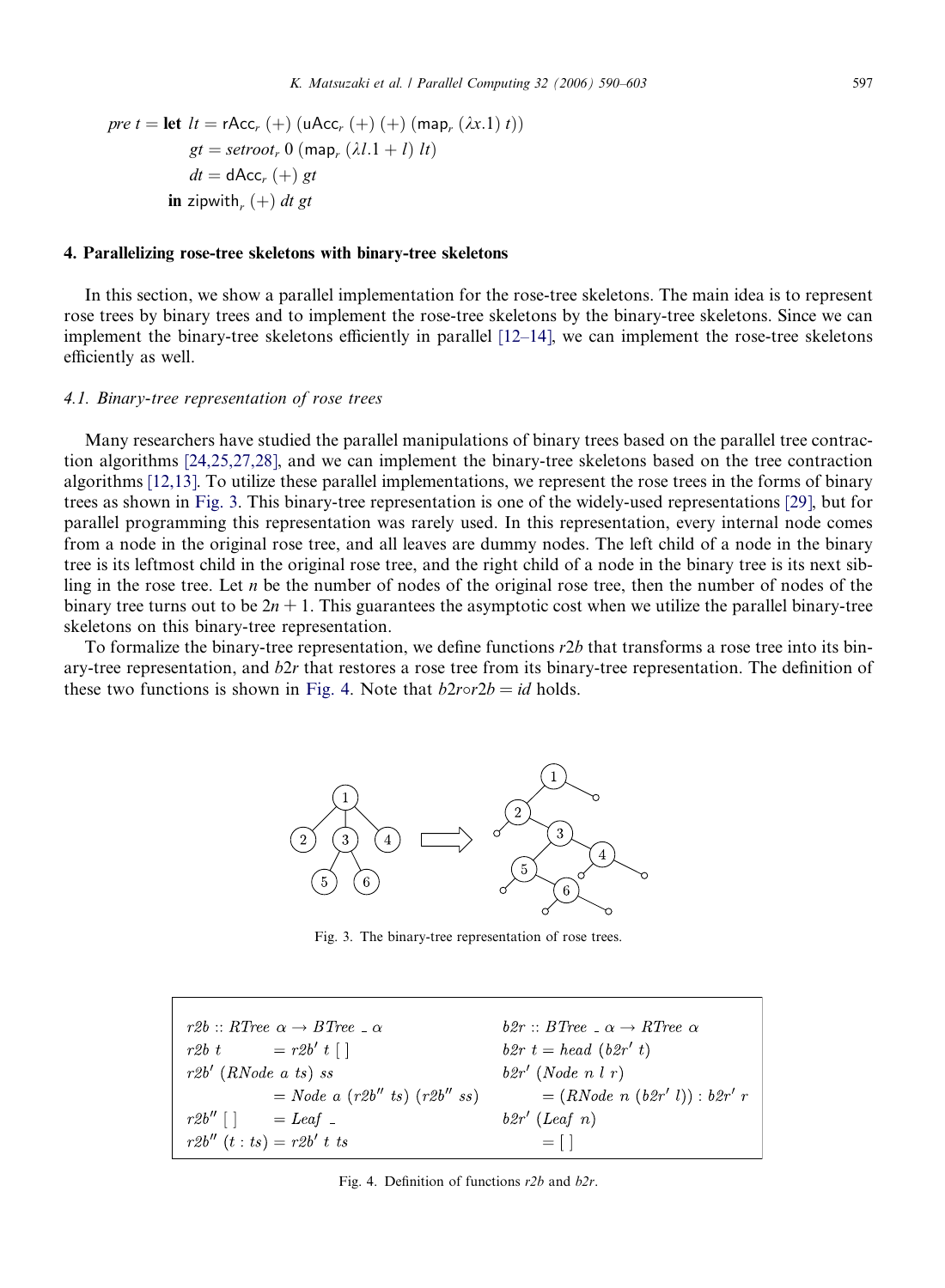#### 4.2. Parallelization of rose-tree skeletons with binary-tree skeletons

We implement the rose-tree skeletons on the binary-tree representation using the parallel binary-tree skeletons. Generally speaking, our implementation of a rose-tree skeleton consists of three steps: (1) applying the function  $r2b$  to transform a rose tree to a binary tree; (2) applying binary-tree skeletons to perform the computation of the skeleton; and (3) applying the function  $b2r$  to restore the rose-tree structure if necessary.

Since every node in a rose tree is an internal node in the binary-tree representation, and there are no dependencies in the computation of the map<sub>r</sub> skeleton, we can implement the map<sub>r</sub> skeleton by simply using the map<sub>h</sub> skeleton to apply the function to each internal node. Here, we do not care the function for leaves. Similarly, we can also implement the zipwith, skeleton.

map.  $k = b2r \circ (mab_+k) \circ r2b$ zipwith,  $k \, t \, t' = b2r$  (zipwith<sub>b-</sub> $k \, (r2b \, t) \, (r2b \, t'))$ 

The computation of the reduce, skeleton is also a bottom–up one on the binary-tree representation, and thus we can implement it with the map<sub>b</sub> and reduce<sub>b</sub> skeletons as follows. Note that we need not to apply the  $b2r$ function since the reduce, skeleton returns a value not a tree.

reduce, 
$$
(\oplus)
$$
 = (reduce<sub>b</sub> k) o (map<sub>b</sub> ( $\lambda x . \iota_{\otimes}$ ) id) o r2b  
where k n l r = (n  $\oplus$  l)  $\otimes$  r

For the parallel implementation, the function k above should satisfy the condition of the reduce<sub>h</sub> skeleton. Though it is hard to give a general derivation method, we show that we can derive functions under the two sufficient conditions. We follow the derivation method in [\[10\]](#page-13-0), where the main idea is to introduce a parametrized function closed under nested calls. Let  $G[a]$  be a parametrized binary-function with parameter a, and we call it closed under nested calls if the following two equations hold.

$$
G[n] l (G[rn] rl rr) = G[\psi_L n l rn] rl rr
$$
  

$$
G[n] (G[ln] ll l r) = G[\psi_R n r ln] ll l r
$$

In the following, we show the parametrized functions and the results of the parallel implementation of the reduce, skeleton.

Firstly, let  $\oplus$  and  $\otimes$  form an algebraic semi-ring. In this case, we choose the parametrized function with three parameters  $a, b$ , and  $c$  as

 $G[(a, b, c)] = \lambda lr.(a \oplus l) \otimes (b \oplus r) \otimes c.$ 

From this parametrized function we derive the functions  $\phi$ ,  $\psi_L$ , and  $\psi_R$  for the reduce<sub>b</sub> skeleton, and we successfully obtain an equivalent definition of the reduce, skeleton on the binary-tree representation as follows:

reduce, 
$$
(\oplus)
$$
  $(\otimes)$  = (reduce<sub>b</sub>  $\langle \phi, \psi_L, \psi_R, G \rangle)$  o  $(\text{map}_b (\lambda x.1_{\otimes}) \text{ id})$  o  $r2b$   
\nwhere  $\phi$   $n = (n, 1_{\oplus}, 1_{\otimes})$   
\n $\psi_L$   $(a, b, c)$   $l'(a', b', c') = (b \oplus a', b \oplus b', (a \oplus l') \otimes (b \oplus c') \otimes c)$   
\n $\psi_R$   $(a, b, c)$   $l'(a', b', c') = (a \oplus a', a \oplus b', (a \oplus c') \otimes (b \oplus r') \otimes c)$   
\n $G(a, b, c)$   $l'(a \oplus l) \otimes (b \oplus r) \otimes c$ 

Secondly, let the operator  $\otimes$  be extended-distributive over  $\oplus$  with characteristic functions  $p_1$ ,  $p_2$ , and  $p_3$ . Here, we choose the parametrized function with four parameters  $a, b, c$ , and  $d$  as

$$
G[(a, b, c, d)] = \lambda l r.a \oplus (b \otimes (c \oplus l) \otimes r \otimes d).
$$

From this parametrized function we derive the functions  $\phi$ ,  $\psi_L$ , and  $\psi_R$  for the reduce<sub>b</sub> skeleton, and we obtain the following parallel implementation of the reduce, skeleton as follows: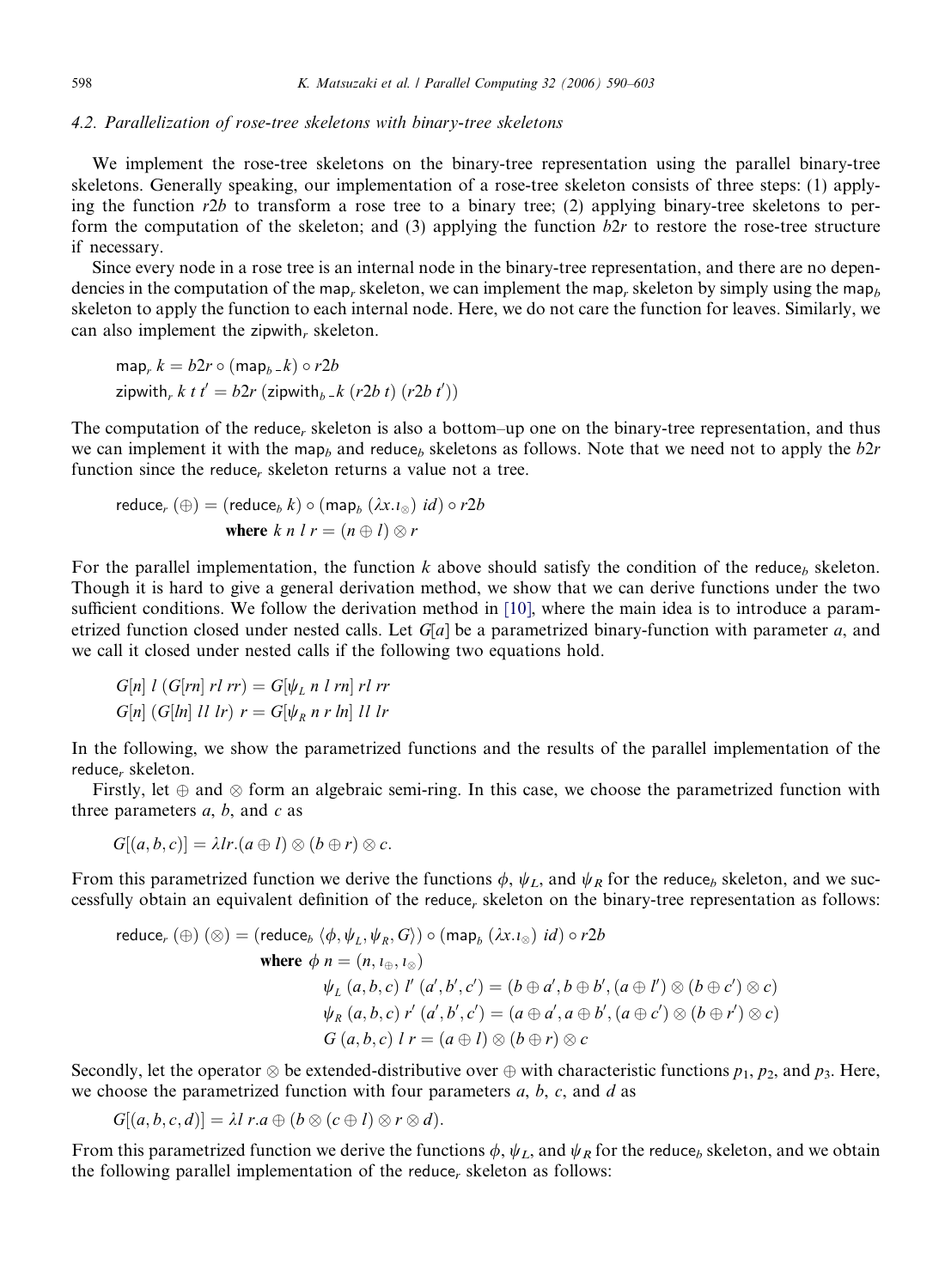reduce<sub>r</sub> (
$$
\oplus
$$
) ( $\otimes$ ) = (reduce<sub>b</sub> [ $\phi$ ,  $\psi_L$ ,  $\psi_R$ ,  $G$ ])  $\circ$  (map<sub>b</sub>( $\lambda x . t_{\otimes}$ ) *id*)  $\circ$  r2b  
\nwhere  $\phi$  n = ( $t_{\oplus}$ ,  $t_{\otimes}$ , n,  $t_{\otimes}$ )  
\n $\psi_L$  ( $a, b, c, d$ )  $l'$  ( $a', b', c', d'$ )  
\n= let  $tup = (a, b \otimes (c \oplus l'), d, a', b', d')$   
\nin ( $p_1$   $tup$ ,  $p_2$   $tup$ ,  $c', p_3$   $tup$ )  
\n $\psi_R$  ( $a, b, c, d$ )  $r'$  ( $a', b', c', d'$ )  
\n= let  $tup' = (c, t_{\otimes}, t_{\otimes}, d', b', d')$   
\n $tup = (a, b, r' \otimes d, p_1$   $tup', p_2$   $tup', p_3$   $tup'$ )  
\nin ( $p_1$   $tup$ ,  $p_2$   $tup$ ,  $c', p_3$   $tup$ )  
\n $G$  ( $a, b, c, d$ )  $l$   $r = a \oplus (b \otimes (c \oplus l) \otimes r \otimes d)$ 

Since the uAcc<sub>r</sub> skeleton is similar to the reduce<sub>r</sub> skeleton, first let us consider applying the map<sub>b</sub> and uAcc<sub>h</sub> skeletons with the same functions used in parallelizing the reduce, skeleton.

 $b2r \circ (uAcc_b k) \circ (map_b (\lambda x.i_{\otimes}) id) \circ r2b$ where  $k \, n \, l \, r = (n \oplus l) \otimes r$ 

Unfortunately, the results are not what we want for the uAcc, skeleton. Since an internal node in the binarytree representation has a right-child that was a sibling in the original rose tree, the result of the program above includes the siblings' values. To obtain the desired result, we need to compute  $(n \oplus l')$  again for each internal node where *n* is the original node's value and  $l'$  is the left-child's value in the result of the uAcc<sub>b</sub> skeleton above. We realize this computation by the getchl<sub>b</sub> and zipwith<sub>b</sub> skeletons.

Therefore, the equivalent definition of the uAcc, skeleton under the binary-tree representation is given as follows. Note that the four functions for the parallel implementation of the uAcc<sub>b</sub> skeleton,  $\phi$ ,  $\psi_L$ ,  $\psi_R$ , and G, are the same as those derived for implementing the reduce, skeleton.

$$
\mathsf{uAcc}_r(\oplus)(\otimes) t = \mathsf{let} \ bt = r2b \ t
$$
\n
$$
bt' = \mathsf{uAcc}_b \ \langle \phi, \psi_L, \psi_R, G \rangle \ (\mathsf{map}_b \ (\lambda x.1_{\otimes}) \ id \ bt)
$$
\n
$$
\mathsf{in} \ b2r \ (\mathsf{zipwith}_b = (\lambda n \ l' \ n \oplus l') \ bt \ (\mathsf{getch}|_b = bt'))
$$

The dAcc<sub>r</sub> skeleton is a top–down computational pattern on the binary-tree representation. By introducing a recursive function with an accumulative parameter, we can specify the  $dAcc_r$  skeleton.

$$
dAcc_r(\bigoplus) = b2r \circ (f \iota_{\bigoplus}) \circ r2b
$$
  
where  $f c$  (Leaf  $\_$ ) = leaf  $\_$   
 $f c$  (Node  $n \mid r$ ) = Node  $c$  (f  $(c \oplus n) \ l$ ) (f  $c$  r)

Noting that we can compute the accumulative parameter for the right child as  $c = c \oplus l_{\oplus} = c \oplus (\lambda x \cdot l_{\oplus}) n$ , we can implement the function f with the dAcc<sub>b</sub> skeleton. Therefore, a parallel implementation of the dAcc<sub>r</sub> skeleton is as follows:

$$
\mathsf{dAcc}_r(\oplus) = b2r \circ (\mathsf{dAcc}_b(\oplus) \text{ id } (\lambda x.\iota_{\oplus})) \circ r2b
$$

The skeleton rAcc, traverses the siblings from left to right on rose trees, which corresponds to a top-down traversal on binary trees. Thus, we implement the rAcc<sub>r</sub> skeleton on the binary-tree representation with the following recursive function  $f$ :

rAcc<sub>r</sub> (
$$
\oplus
$$
) =  $b2r \circ (f \iota_{\oplus}) \circ r2b$   
\nwhere  $f c$  (Leaf -) = leaf -  
\n $f c$  (Node *n* l  $r$ ) = Node  $c$  (f  $\iota_{\oplus}$  l)(f  $(c \oplus n) r$ )

Though this function  $f$  is a top–down computation on the binary-tree representation, in fact we cannot simply describe it with the dAcc<sub>b</sub> skeleton. This is because we cannot find a function for the left-child,  $g<sub>l</sub>$ , such that for any  $n, \iota_{\oplus} = c \oplus g_l n$  holds. Therefore, we need to derive another suitable function with an associative operator.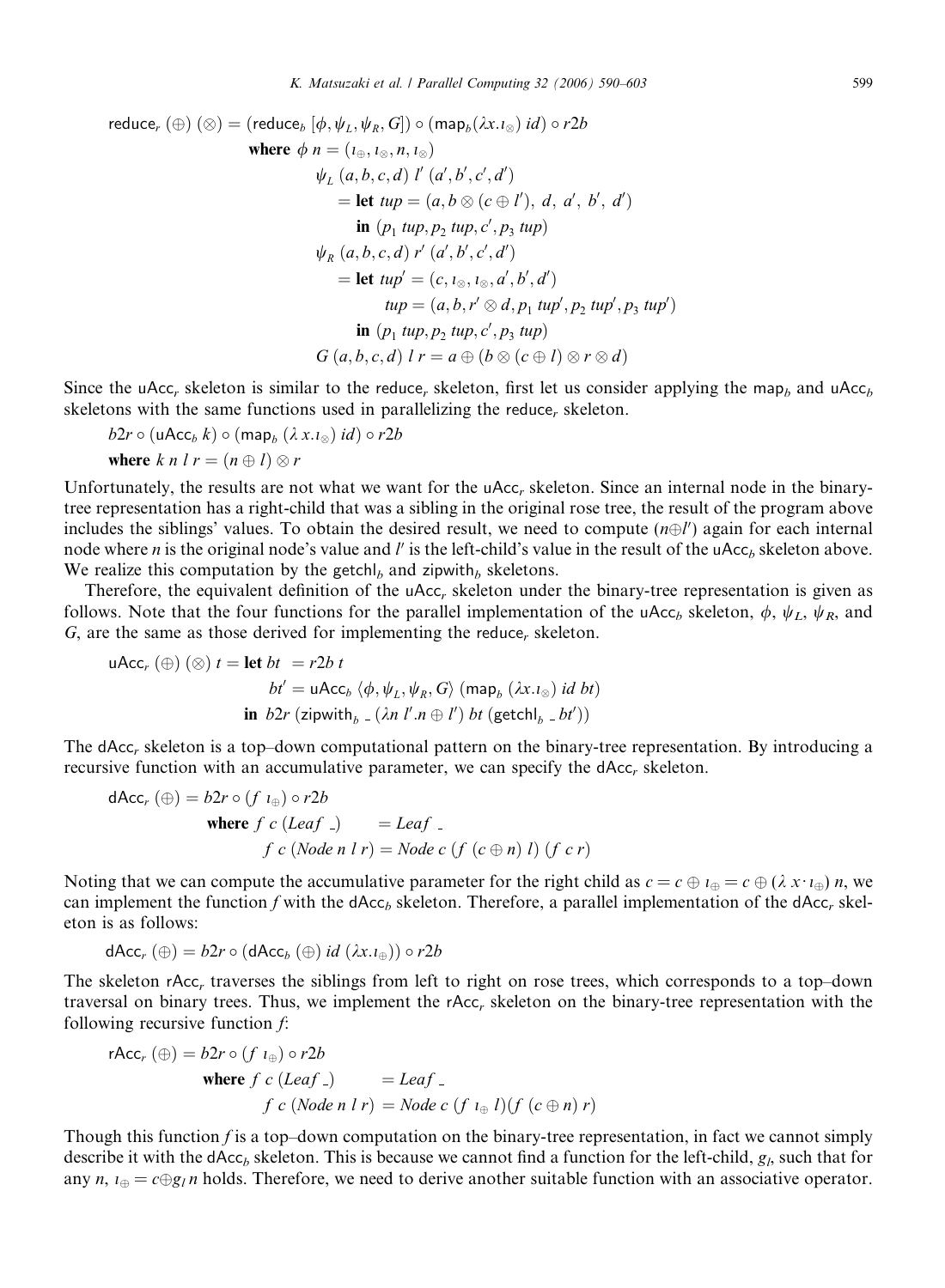To derive such an associative operator, we utilize the context preservation technique [\[4\],](#page-12-0) which derives an associative operator from a parametrized function closed under function composition. Here, we choose a parametrized function defined with three parameters  $p$ ,  $a$ , and  $b$ , as follows:

 $\lambda x$ . if p then  $x \oplus a$  else b.

Based on this parametrized function, we derive an associative operator  $\otimes$  defined as follows.

$$
(True, p, a, b) \otimes (True, p', a', b') = (True, p' \wedge p, a \oplus a', \text{ if } p' \text{ then } b \oplus a' \text{ else } b')
$$
  

$$
(True, p, a, b) \otimes (False, -, -, -) = (True, p, a, b)
$$
  

$$
(False, -, -, -) \otimes (flag, p, a, b) = (flag, p, a, b)
$$

Here, the unit of  $\otimes$  is  $i_{\otimes} = (False, True, i_{\oplus}, \_)$ . We introduce the first value of the tuple to represent the leftunit of  $\otimes$ . Using this operator, we successfully derive a parallel implementation of the rAcc<sub>r</sub> skeleton.

rAcc<sub>r</sub>(
$$
\oplus
$$
) =  $b2r \circ (\text{map}_b - k) \circ (\text{dAcc}_r (\otimes) g_1 g_r) \circ r2b$   
\nwhere  $g_1 x = (True, False, -, i_{\oplus})$   
\n $g_r x = (True, True, x, ...)$   
\n $k(., p, a, b) = \text{if } p \text{ then } a \text{ else } b$ 

The skeleton lAcc, traverses the siblings from right to left, which corresponds to a bottom–up traversal on the binary-tree representation. Therefore, an implementation of the  $|Acc_r$  skeleton on the binary-tree representation may have a call of the uAcc<sub>b</sub> skeleton. We first consider the following composition of the uAcc<sub>b</sub> and map<sub>b</sub> skeletons.

$$
b2r \circ (\mathsf{uAcc}_b k) \circ (\mathsf{map}_b (\lambda x.\mathsf{I}_{\oplus}) id) \circ r2b
$$
  
where  $k \neq n l r = n \oplus r$ 

The results of this computation are slightly different from what we want for the  $|Acc_r$  skeleton: the results should be shifted to the left by one on the rose tree. We resolve this problem by applying the getchr<sub>b</sub> skeleton before restoring the rose-tree structure with the  $b2r$  function.

For the parallel implementation, we next show the function k satisfies the condition of the uAcc<sub>h</sub> skeleton. For the function k above, we introduce a parametrized function with three parameters  $p$ ,  $a$ , and  $b$  as

$$
G[(p, a, b)] = \lambda l r
$$
.**if** p **then**  $a \oplus r$  **else** b

Based on this function, we successfully obtain an parallel implementation of the lAcc, skeleton as follows.

$$
IAcc_r(\oplus) = b2r \circ (\text{getchr}_b \_) \circ (uAcc_b \langle \phi, \psi_L, \psi_R, G \rangle) \circ (map_b (\lambda x. \iota_{\oplus}) id) \circ r2b
$$
\nwhere  $\phi$  n = (True, n, -)

\n
$$
\psi_L(p, a, b) l'(p', a', b') = (p \land p', a \oplus a', \text{ if } p \text{ then } a \oplus b' \text{ else } b)
$$
\n
$$
\psi_R(p, a, b) r'(p', a', b') = (False, \_, \text{ if } p \text{ then } a \oplus r' \text{ else } b)
$$
\n
$$
G(p, a, b) l r = \text{if } p \text{ then } a \oplus r \text{ else } b
$$

Now we briefly discuss the efficiency of our parallel implementation of the skeletons. We used two functions  $r2b$  and  $b2r$  for specifying the computation on the binary-tree representation. However, we can remove these two functions away if two rose-tree skeletons are successively called. Thus we give the parallel cost of the rosetree skeletons without these two functions. The parallel cost of the map<sub>r</sub> and zipwith, skeletons are  $O(N/P)$ , and the parallel cost of the other five skeletons are  $O(N/P + logP)$ , where N denotes the number of nodes of the rose trees, and P the number of processors. Note that the implementation of the rose-tree skeletons is cost optimal.

We may develop more involved implementations of the rose-tree skeletons by removing unnecessary intermediate structures and optimizing sequential parts. To develop such an implementation is our future work.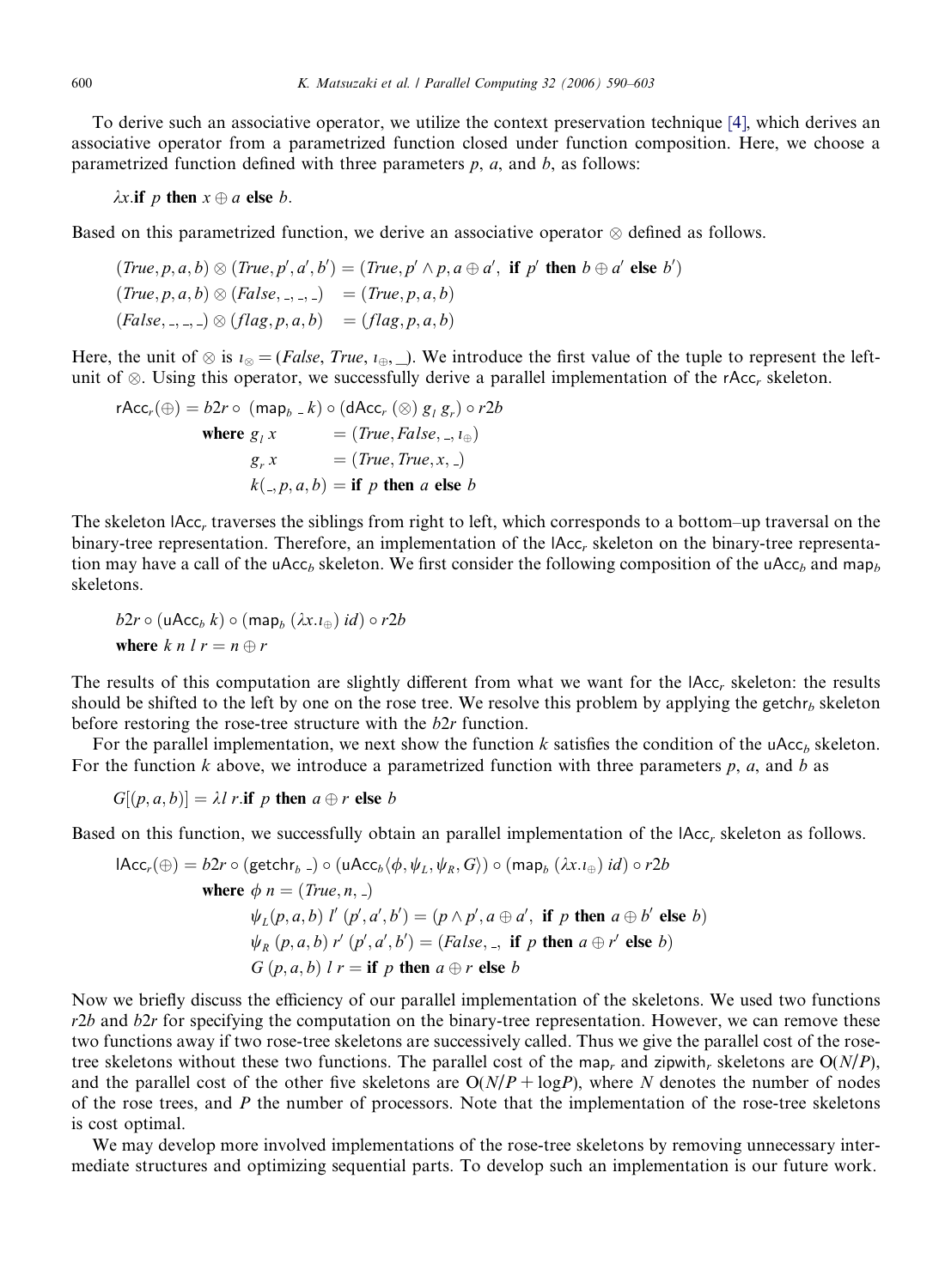<span id="page-11-0"></span>

We summarize this section with the following theorem.

**Theorem 1.** The seven parallel skeletons for rose trees defined in [Fig. 2](#page-5-0) can be implemented in parallel based on the binary-tree representation with the parallel binary-tree skeletons.

Proof. The correctness of the implementation of the rose-tree skeletons is almost self-evident from the deri-vation so far. For more detailed derivation, see our technical report [\[26\]](#page-13-0).  $\Box$ 

## 5. Experiments

We have implemented the rose-tree skeletons as wrapper functions of the binary-tree skeletons in our skel-eton library, SkeTo [\[30,31\]](#page-13-0).<sup>2</sup> To see the efficiency of the skeletons, we have made experiments with the preorder numbering problem in Section [3](#page-4-0).

The environment is our PC cluster that consists of sixteen uniform PCs connected with Gigabit Ethernet. Each PC has a CPU of Pentium4 3.0 GHz (Hyper Threading ON) and 1GB memory. The OS, the C++ compiler, and the MPI library are Linux 2.6.8, gcc 2.95, and mpich 1.2.6, respectively. We executed the skeletal program with varying number of CPUs used for two trees of  $2^{22} - 1$  nodes (almost four million). The first tree is a perfect binary tree, and the second tree is a randomly generated tree whose height is seven (this height comes from the average height of XML trees [\[32\]\)](#page-13-0).

The experimental results are shown in Fig. 5. The execution times do not include initial transformation/distribution and final gathering. The execution times for the binary tree are 13.0 s with one processor and 0.87 s with sixteen processors, and the execution times for the random tree are 12.5 s with one processor and 1.41 s with sixteen processors. For both data, the skeletal program scaled well, in particular, the speedup is 14.9 with sixteen processors for the binary tree. In some points the execution times are a little worse (e.g., with seven processors for the binary tree), but this is due to the ill-balanced partitioning of trees (in terms of the size of partitioned segments) on our implementation of the binary-tree skeletons.

You can see the experimental results for another problem called *party planning problem* in [\[31\].](#page-13-0)

## 6. Related work

# 6.1. Parallel tree skeletons

Though trees are important data structures, writing general and efficient parallel programs manipulating trees is made hard by their irregular structures. This calls for helpful methods for parallel programming on trees and here the skeletal approach is a promising paradigm. As domain-specific skeletons, Deldari et al. [\[15\]](#page-13-0) designed and implemented parallel skeletons for Constructive Solid Geometry (CSG). For

<sup>&</sup>lt;sup>2</sup> You can download the source code of the binary-tree skeletons and the rose-tree skeletons from our project's website.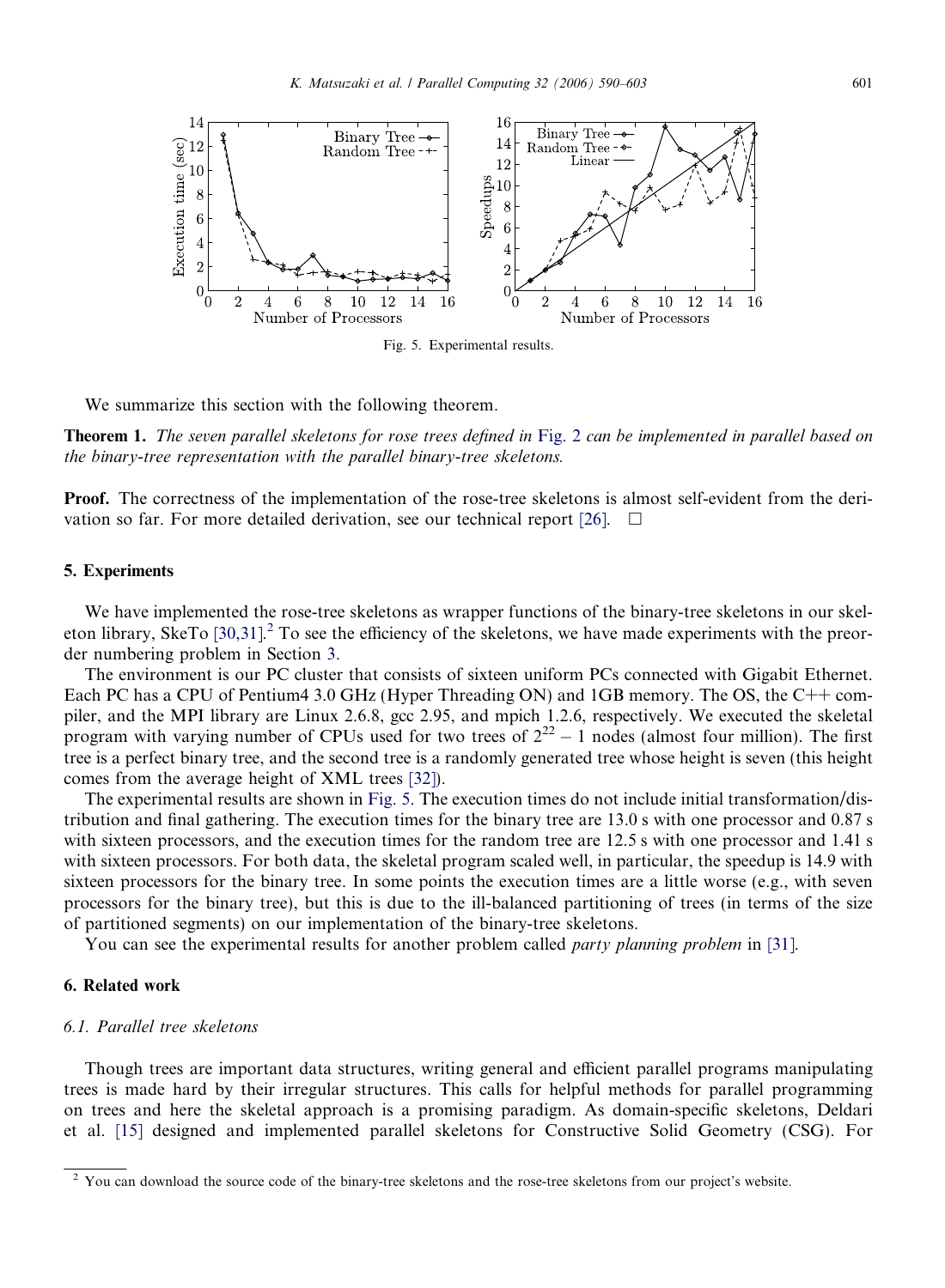<span id="page-12-0"></span>general-purpose tree skeletons, Skillicorn [\[11\]](#page-13-0) first formalized a set of binary-tree skeletons based on Constructive Algorithmics [\[17–19\]](#page-13-0). The implementations of these binary-tree skeletons have been developed [\[12–14\]](#page-13-0) based on the tree contraction algorithms [\[24,25\].](#page-13-0)

For general trees or general recursive types, Skillicorn [\[11\]](#page-13-0) and Ahn et al. [\[33\]](#page-13-0) have given specifications of skeletons. However, the former lacks expressiveness whereas the latter did not give parallel implementations. We have tackled these problems and proposed a new set of rose-tree skeletons with efficient implementation. We believe our rose-tree skeletons are not only theoretically simple but also practically expressive.

## 6.2. Parallel computation on rose trees and nested lists

Parallel tree contraction algorithms are now the bases for efficient parallel computations on trees. Though the original idea proposed by Miller and Reif [\[25\]](#page-13-0) did not limit the shapes of trees as binary trees, many researchers have developed more efficient tree contraction algorithms based on the assumption of binary trees [\[24,27,28,34\].](#page-13-0) Thus, according to the efficient tree contraction algorithms on binary trees, several studies developed parallel algorithms after representing the rose trees as binary trees. Cole and Vishkin [\[34\],](#page-13-0) Diks and Hagerup [\[35\]](#page-13-0), Skillicorn [\[11\]](#page-13-0) and our previous paper [\[23\]](#page-13-0) represented rose trees as binary trees by inserting dummy nodes to expand internal nodes. Though these representations suit specifying bottom–up and top–down computations, they are poor at specifying intra-siblings computations. In this paper, we adopt another binary-tree representation [\[29\]](#page-13-0), and this enables us to formalize and implement intra-siblings computations as well. As we see in the example of the preorder numbering problem, these intra-siblings computations play important roles in the manipulation of rose trees.

Several researchers have studied hard the parallel manipulations of nested lists. NESL [\[36\]](#page-13-0) provides computational patterns for nested computations, and Palmer et al. discussed how nested computations can be compiled on this paradigm [\[37\]](#page-13-0). We can consider nested lists as a subset of rose trees, and the idea of intra-siblings computations comes from these nested lists.

## 7. Conclusion

In this paper, we have proposed a set of parallel rose-tree skeletons. We designed these skeletons as simple as possible based on Constructive Algorithmics, and showed a parallel implementation based on the binarytree representation. Our rose-tree skeletons are natural extensions of the binary-tree skeletons proposed so far, and we have added two computational patterns to denote computations among siblings. We have made a prototype implementation of our parallel rose-tree skeletons on our binary-tree skeleton library. Despite the rapid development, the skeletons have shown good scalability.

We hope that our rose-tree skeletons provide a basis for not only designing but also implementing parallel tree programs. Our future work is to extend our skeletons with more involved computational patterns on rose trees. One of them is a tree manipulation with the sorting of siblings discussed by Diks and Hagerup [\[35\]](#page-13-0).

## **References**

- [1] M. Cole, Algorithmic skeletons: a structured approach to the management of parallel computation, Research Monographs in Parallel and Distributed Computing, Pitman, London, 1989.
- [2] F. Rabhi, S. Gorlatch, Patterns and Skeletons for Parallel and Distributed Computing, Springer-Verlag Inc., New York, 2002.
- [3] G.E. Blelloch, Scans as primitive operations, IEEE Transactions on Computers 38 (11) (1989) 1526–1538.
- [4] W. Chin, A. Takano, Z. Hu, Parallelization via context preservation, IEEE Computer Society International Conference on Computer Languages (ICCL'98) (1998) 153–162.
- [5] M. Cole, Parallel programming with list homomorphisms, Parallel Processing Letters 5 (2) (1995) 191–203.
- [6] S. Gorlatch, Systematic efficient parallelization of scan and other list homomorphisms, in: EuroPar '96 Parallel Processing, Second International Euro-Par Conference, Lecture Notes in Computer Science 1124, Springer-Verlag, LIP, ENS Lyon, France, 1996, pp. 401–408.
- [7] H. Iwasaki, Z. Hu, A new parallel skeleton for general accumulative computations, International Journal of Parallel Programming 32 (5) (2004) 389–414.
- [8] D.B. Skillicorn, The Bird–Meertens formalism as a parallel model, in: J.S. Kowalik, L. Grandinetti (Eds.), NATO ASI Workshop on Software for Parallel Computation, NATO ARW ''Software for Parallel Computation'', 106 of F, Springer-Verlag NATO ASI, Cetraro, Italy, 1992.